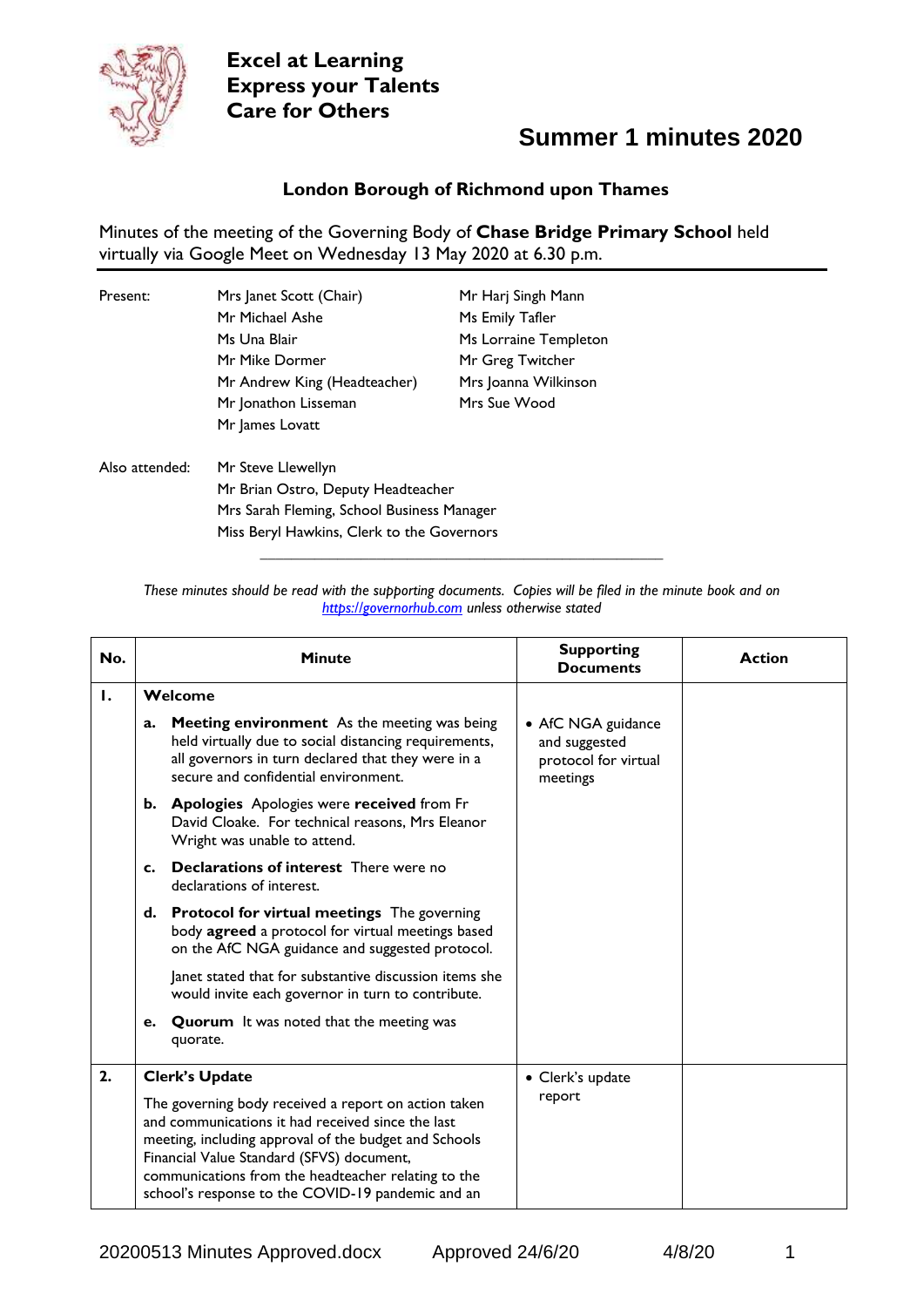

### **Summer 1 minutes 2020**

| No. | <b>Minute</b>                                                                                                                                                                                                                                                                                                                                                                                                                                                                                                                                                          | <b>Supporting</b><br><b>Documents</b>                                                                                    | <b>Action</b>                                                                                                                                                                                                                   |
|-----|------------------------------------------------------------------------------------------------------------------------------------------------------------------------------------------------------------------------------------------------------------------------------------------------------------------------------------------------------------------------------------------------------------------------------------------------------------------------------------------------------------------------------------------------------------------------|--------------------------------------------------------------------------------------------------------------------------|---------------------------------------------------------------------------------------------------------------------------------------------------------------------------------------------------------------------------------|
|     | update on available governor training.                                                                                                                                                                                                                                                                                                                                                                                                                                                                                                                                 |                                                                                                                          |                                                                                                                                                                                                                                 |
| 3.  | <b>Finance</b><br>Steve Llewellyn and Greg Twitcher presented a report<br>from the Financial Planning Group.<br>Income and Expenditure Update The governing<br>a.<br>body noted the report and that AfC had accepted<br>the school's calculation of revenue and capital<br>balances.                                                                                                                                                                                                                                                                                   | • Budget report for<br>governors May 2020<br>• Appendix I - March<br>monitoring<br>• May monitoring for<br>No. 2 Account |                                                                                                                                                                                                                                 |
|     | The governing body:                                                                                                                                                                                                                                                                                                                                                                                                                                                                                                                                                    |                                                                                                                          |                                                                                                                                                                                                                                 |
|     | • Approved the 2019/20 year-end balances.                                                                                                                                                                                                                                                                                                                                                                                                                                                                                                                              |                                                                                                                          |                                                                                                                                                                                                                                 |
|     | • Agreed that £209,084 of the 2019/20 carryover<br>should be classed as 'committed' in the CFR<br>return, used to balance the year 2 budget and<br>slightly improve the year 3 deficit budget -<br>bringing the balance to less than 8% of the<br>revenue budget. It was noted that the school<br>would need to look at the detail when filing to the<br>DfE, to show how much was being committed.                                                                                                                                                                    |                                                                                                                          |                                                                                                                                                                                                                                 |
|     | <b>Draft budget plan</b> The governing body noted:<br>b.                                                                                                                                                                                                                                                                                                                                                                                                                                                                                                               | • Appendix $2 -$                                                                                                         |                                                                                                                                                                                                                                 |
|     | • the difference between the approved draft and<br>final draft budget plan<br>• savings of £7,700 on directly employed staff costs<br>• possible savings and costs related to COVID-19<br>• the drop in income from the nursery due to lower<br>take up of places<br>• an overall expected drop in income of £90,000<br>and reduced costs of £41,000 resulting in a net<br>loss of just under £50,000.                                                                                                                                                                 | Changes from<br>approved draft to<br>final draft budget<br>plan<br>• Budget model final<br>draft budget plan             |                                                                                                                                                                                                                                 |
|     | The governing body noted that as nursery numbers<br>were reviewed termly, the school expected to<br>receive funding for 35 instead of 50 places in the<br>autumn term 2020.                                                                                                                                                                                                                                                                                                                                                                                            |                                                                                                                          |                                                                                                                                                                                                                                 |
|     | The governing body discussed possible actions that<br>could be taken to attract more nursery age children.<br>The governing body agreed that:                                                                                                                                                                                                                                                                                                                                                                                                                          |                                                                                                                          |                                                                                                                                                                                                                                 |
|     | • Existing provision would continue to be offered<br>from 2020/21.<br>• The school should review options in consultation<br>with AfC during the summer term, with a view to<br>presenting a proposal to the October meeting of<br>the governing body on possible options for<br>2021/22.<br>• An update on progress should be made to the<br>June meeting of the governing body.<br>• Detail and staffing should be worked out during<br>the spring term 2021.<br>• Possible changes in parents' working patterns due<br>to COVID-19 should be taken into account when |                                                                                                                          | <b>AK/SF to provide</b><br>update for GB<br>meeting on 24/6/20<br>on review of<br>nursery offer<br><b>AK/SF</b> to present<br>proposal on nursery<br>offer to October<br>meeting of the GB<br>on 7/10/20<br>GB to approve final |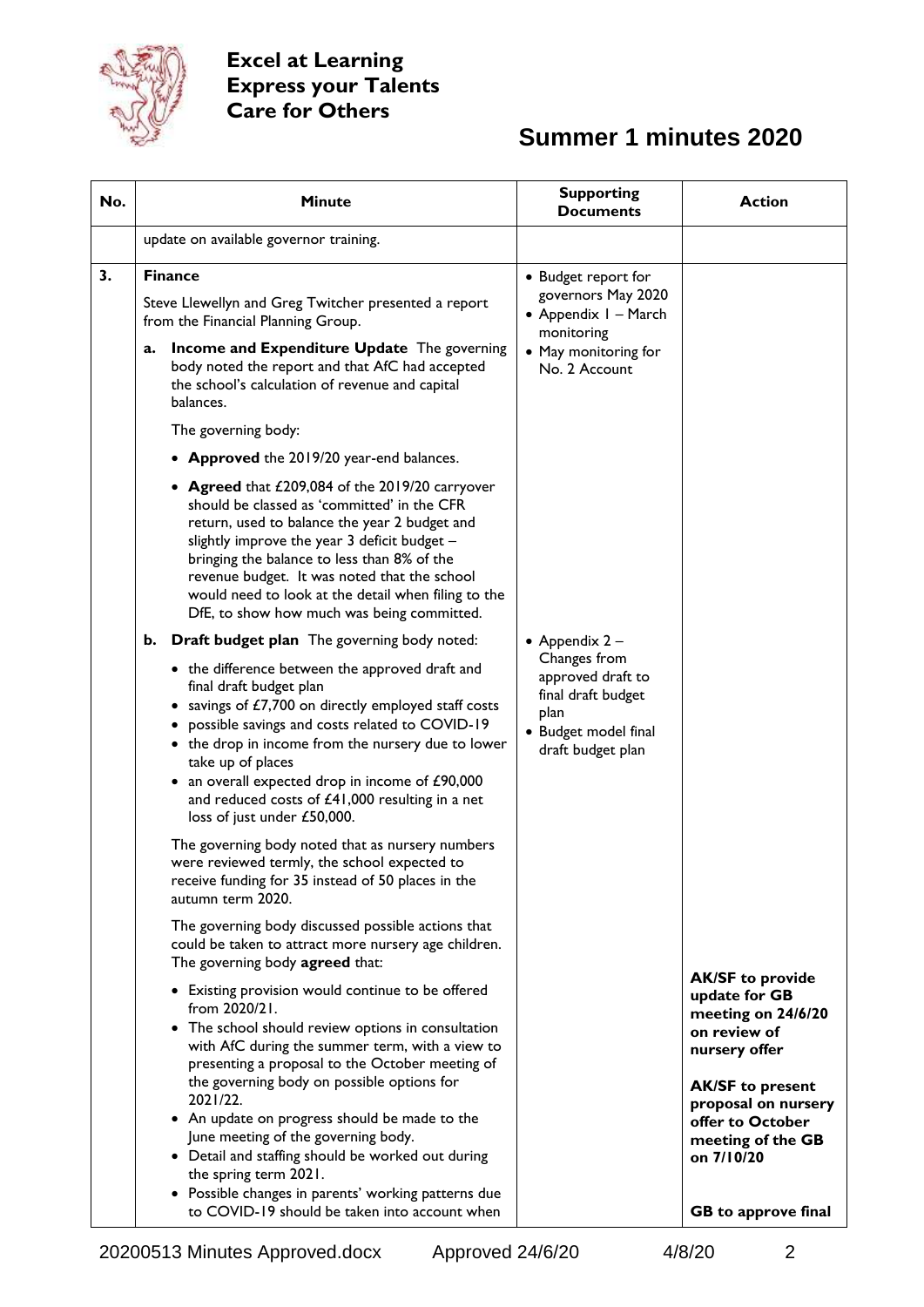

# **Summer 1 minutes 2020**

| No. |        | <b>Minute</b>                                                                                                                                                                                                                                                                                                                                                     | <b>Supporting</b><br><b>Documents</b>                                                                                                                                                                                                                                | <b>Action</b>                                                                                                                                                       |
|-----|--------|-------------------------------------------------------------------------------------------------------------------------------------------------------------------------------------------------------------------------------------------------------------------------------------------------------------------------------------------------------------------|----------------------------------------------------------------------------------------------------------------------------------------------------------------------------------------------------------------------------------------------------------------------|---------------------------------------------------------------------------------------------------------------------------------------------------------------------|
|     |        | considering a way forward.<br>• Approval of the 2020/21 final 3-year budget plan,<br>required by 30 June 2020, should be postponed to<br>the June meeting of the governing body.                                                                                                                                                                                  |                                                                                                                                                                                                                                                                      | budget plan on<br>24/6/20                                                                                                                                           |
| 4.  |        | <b>CONFIDENTIAL ITEM</b>                                                                                                                                                                                                                                                                                                                                          | • Confidential draft                                                                                                                                                                                                                                                 | <b>Governors to</b><br>volunteer to JS for<br>working party<br>AK to present more<br>detailed proposals<br>to meeting on<br>$24/6/20 -$ see<br>confidential minutes |
|     |        | Discussion on financial considerations                                                                                                                                                                                                                                                                                                                            | proposal<br>• Confidential                                                                                                                                                                                                                                           |                                                                                                                                                                     |
|     |        | Sue Wood left the meeting during discussion of this item.                                                                                                                                                                                                                                                                                                         | response from chair                                                                                                                                                                                                                                                  |                                                                                                                                                                     |
|     |        | The governing body requested a more detailed report for<br>the next meeting. See also confidential minutes.                                                                                                                                                                                                                                                       | to draft proposal                                                                                                                                                                                                                                                    |                                                                                                                                                                     |
| 5.  |        | Leadership and Management (L&M)                                                                                                                                                                                                                                                                                                                                   | • L&M Report (AK)                                                                                                                                                                                                                                                    |                                                                                                                                                                     |
|     | noted. | The L&M Report was received. The SIP report was                                                                                                                                                                                                                                                                                                                   | • SIP report from<br>Charis Penfold for                                                                                                                                                                                                                              |                                                                                                                                                                     |
|     | a.     | Proposed allocation of teaching assistants<br>for 2020/21 (Ref: L&M Report Section 3<br>and SEND visit report on 6/3/20) The                                                                                                                                                                                                                                      | Spring 2020 virtual<br>meeting<br>• SEND visits on<br>17/1/20 and 6/3/20<br>reports (LT)<br>• UKS2 Visit on<br>13/3/20 (UB)<br>• H&S report on<br>phone call on 3/2/20<br>(ILt)<br>• Addendum to<br>Safeguarding Policy<br>• DfE Safeguarding<br>Guidance (Covid-19) | <b>AK to ask Kate</b><br><b>Gauvain to attend</b><br>meeting on 24/6/20                                                                                             |
|     |        | governing body agreed that Kate Gauvain<br>should be invited to present her proposed<br>allocation of teaching assistant allocations to the<br>next meeting of the governing body.                                                                                                                                                                                |                                                                                                                                                                                                                                                                      | to present work on<br>proposed allocation<br>of TAs                                                                                                                 |
|     | b.     | Visit reports Reports from governors who had<br>met or otherwise communicated with their linked<br>subject leads were received.                                                                                                                                                                                                                                   |                                                                                                                                                                                                                                                                      |                                                                                                                                                                     |
|     | c.     | Safeguarding The governing body approved an<br>addendum to the Safeguarding Policy relating to<br>safeguarding during the temporary closure of the<br>school due to the COVID-19 pandemic.                                                                                                                                                                        |                                                                                                                                                                                                                                                                      |                                                                                                                                                                     |
|     | d.     | <b>Playground supervision</b> Sarah Fleming agreed to<br>share with James Lt details of the review of<br>playground activities and behaviour logs, including the<br>risk assessment that led to the decision to appoint<br>four new school meals supervisory assistants.                                                                                          |                                                                                                                                                                                                                                                                      | SF to share with JLt<br>details of review of<br>playground<br>activities                                                                                            |
|     | е.     | <b>Persistent absence</b> In answer to a question from<br>a governor about the increase in persistent absence,<br>Andrew explained that the 2019/20 figure was 'to<br>date', not for the whole year.                                                                                                                                                              |                                                                                                                                                                                                                                                                      |                                                                                                                                                                     |
|     | f.     | <b>COVID-19</b> The governing body wished to record<br>thanks to Andrew and the staff team for all that they<br>had done, particularly for pupils who did not have<br>access to technology, to support home learning and<br>for pupils attending the school. A parent governor<br>expressed gratitude for the good level of<br>communication during the pandemic. |                                                                                                                                                                                                                                                                      |                                                                                                                                                                     |
|     |        | Q: Has there been any communication about<br>pupils for whom English is an additional language<br>(EAL pupils)?                                                                                                                                                                                                                                                   |                                                                                                                                                                                                                                                                      |                                                                                                                                                                     |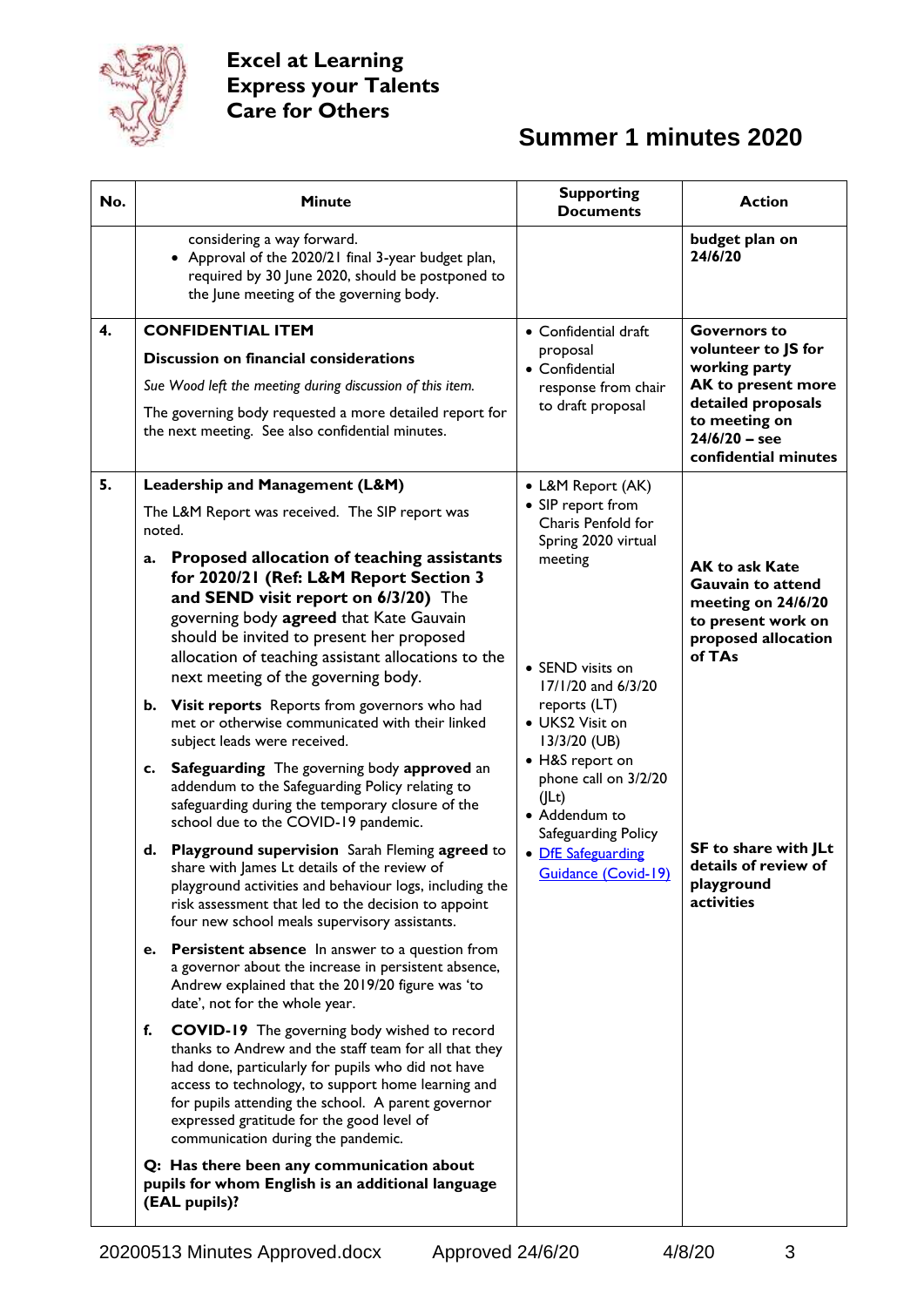

# **Summer 1 minutes 2020**

| No. | <b>Minute</b>                                                                                                                                                                                                                                                                                                                                                                                                                                                                                                                                              | <b>Supporting</b><br><b>Documents</b>                                                                     | <b>Action</b>                                                                                                                                                                |
|-----|------------------------------------------------------------------------------------------------------------------------------------------------------------------------------------------------------------------------------------------------------------------------------------------------------------------------------------------------------------------------------------------------------------------------------------------------------------------------------------------------------------------------------------------------------------|-----------------------------------------------------------------------------------------------------------|------------------------------------------------------------------------------------------------------------------------------------------------------------------------------|
|     | A: Something was included in an update (8/5/20). The<br>groups most affected are EAL and vulnerable pupils.<br>About 40 different languages are spoken by families of<br>pupils at the school. The school is trying to ensure that<br>all the pupils concerned receive some communication<br>with staff. A parent of one EAL child wrote to say thank<br>you for an online comment. The school is still working<br>to further improve communications with this group.<br><b>Compliance</b> It was noted that compliance was up<br>g.<br>to date.           | • Compliance Tracker<br>report                                                                            |                                                                                                                                                                              |
| 6.  | <b>Governing Body</b>                                                                                                                                                                                                                                                                                                                                                                                                                                                                                                                                      |                                                                                                           |                                                                                                                                                                              |
|     | <b>Chair's update</b> The governing body received an<br>a.<br>update from the Chair, including action on the SFVS<br>and other items that it had not been possible to<br>discuss at a meeting of the governing body.<br>Janet reported that the subscription to<br>GovernorHub would be £150 from September 2020,<br>not as stated in the report.                                                                                                                                                                                                          | • Chair's update<br>report<br>• SFVS Summary<br>• Chair's review of<br><b>SFVS</b> statement<br>checklist |                                                                                                                                                                              |
|     | b. Chair, vice-chair and succession planning Janet<br>stated that because of an increase in his pastoral<br>responsibilities due to the pandemic Fr David had<br>asked to be relieved of his governance duties until<br>January 2021 and had previously indicated that he did<br>not wish to step up to the role of chair in September<br>2020 as originally planned; Janet herself did not wish<br>to continue as chair for a further year. It was noted<br>that Fr David's absence would leave other gaps - for<br>safeguarding and Pay Committee chair. |                                                                                                           |                                                                                                                                                                              |
|     | Governors were sympathetic to Fr David's request.<br>Mike Dormer volunteered to be vice-chair until<br>December 2020, acknowledging that Fr David's term<br>as vice-chair ended in August 2020 and he did not<br>wish to return to this role. Janet offered her support<br>to anyone who volunteered for the role of chair.                                                                                                                                                                                                                                |                                                                                                           |                                                                                                                                                                              |
|     | Una Blair tendered her resignation from the<br>governing body from 31 August 2020, when she<br>would have completed 7 years as a governor.                                                                                                                                                                                                                                                                                                                                                                                                                 |                                                                                                           | JS to look for                                                                                                                                                               |
|     | The governing body thanked Mike for filling the<br>immediate vacancy and agreed that:                                                                                                                                                                                                                                                                                                                                                                                                                                                                      |                                                                                                           | governor candidates<br>for chair/vice-chair<br>role                                                                                                                          |
|     | • Janet should take immediate steps to try to find a<br>candidate who might be able and willing to take on<br>the role of chair, perhaps a chair from a local<br>school who was looking to move on.<br>• Governors should look at the DfE Competency<br>Framework for Governance and consider whether<br>they would be willing to take on the role of chair<br>or vice-chair on a longer-term basis.<br>• There should be an item on the agenda for the<br>next meeting to confirm chairing arrangements                                                   | <b>Competency</b><br><b>Framework for</b><br>Governance                                                   | <b>Governors to look</b><br>at competency<br>framework and<br>consider taking on<br>role of chair or vice-<br>chair<br><b>GB</b> to confirm<br>chairing<br>arrangements from |